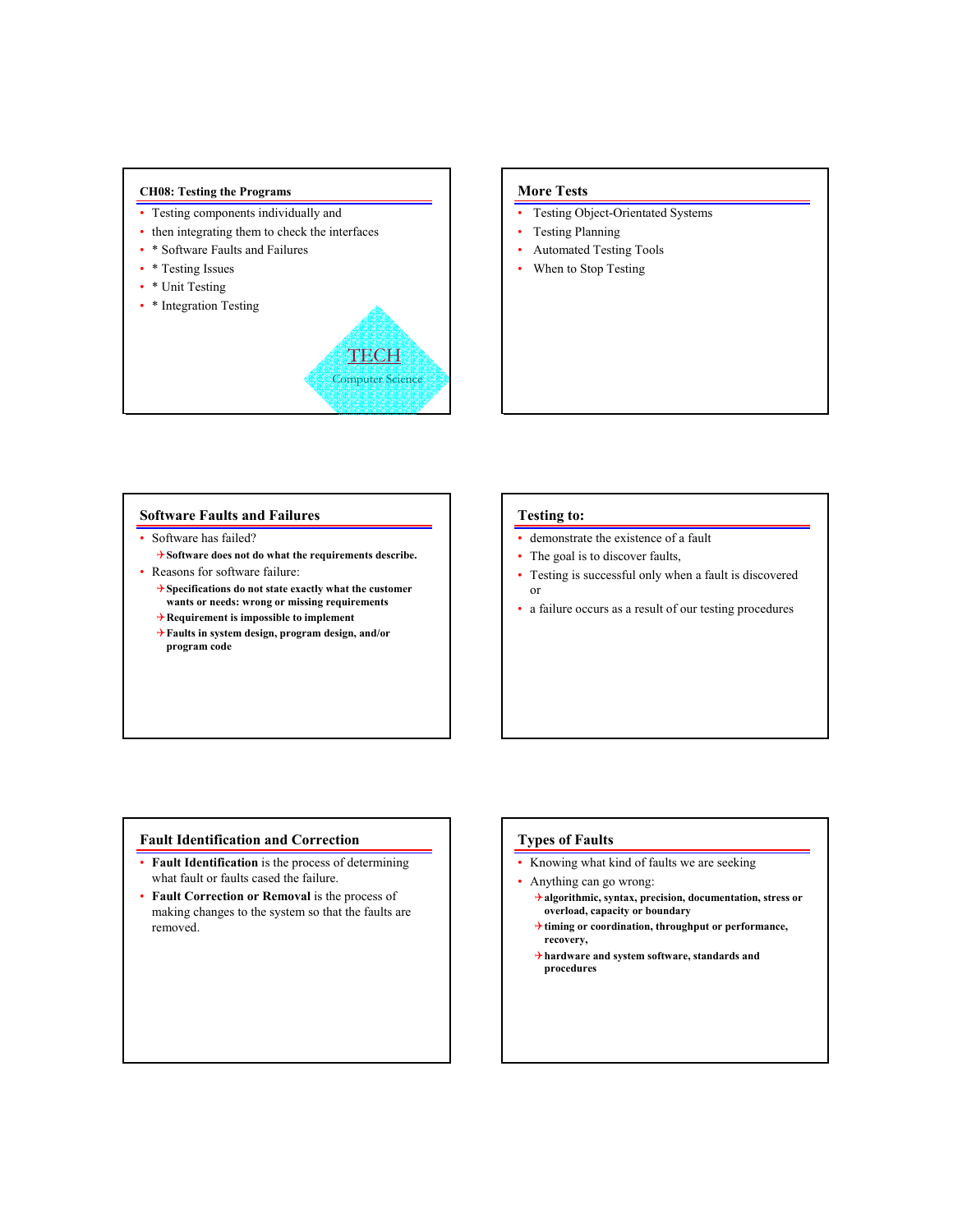## Algorithmic fault**:**

# **logic is wrong, wrong processing steps**

- Program review (reading through the program) to find this type of fault
- Typical algorithmic faults:
	- 4**branching too soon, or too late**
	- 4**testing for the wrong condition**
	- 4**forgetting to initialize variables or set loop invariant**
	- 4**forgetting to test for a particular condition**
	- 4**comparing variables of inappropriate data types**

## **Syntax faults**

- a missing comma, or a O or 0.
- Compilers will catch most of the syntax faults
- But don't count on it
- Know the syntax of your programming language

#### **Computation and precision faults**

- formula is not correctly implemented.
- Do not understand the order of operations
	- $\rightarrow Q$ :  $y = a * x^2 + b + c$
	- $\rightarrow$  A:  $y = a*(x^2)^*b + c$
	- $\rightarrow$  B: y =  $((a * x)^2)^*b + c$
	- $\overrightarrow{+C}:$  y = a\*(x^(2\*b)) + c
	- $\rightarrow$ D: y = a\*x^2\*(b+c)
- Precision faults: unexpected truncated

### **More Faults**

- Documentation faults: documentation does not match what the program actually does
- Stress or overload faults: exceeding maximum buffer size
- Capacity faults: more then the systems can handle
- Timing or Coordination faults: does not meet realtime requirement, out of sequence

#### **Still more faults**

- Throughput or performance faults: could not finish the job within time limit
	- 4**total throughput in and out, or response time to users**
- Recovery faults: could not get back to normal after system failure
- hardware and system faults: hardware malfunction, OS crashes.
- Standard and procedure faults: did not follow standard or processs.

#### **Orthogonal Defect Classification**

- Categorize and track the types of faults we find to help direct our testing efforts
- (classification scheme is orthogonal if any item being classified belongs to exactly one category.)
- IBM Orthogonal defect classification (Fault type):
	- 4**Function, Interface, Checking, Assignment, Timing/serialization, Build/package/merge, Documentation, and Algorithm**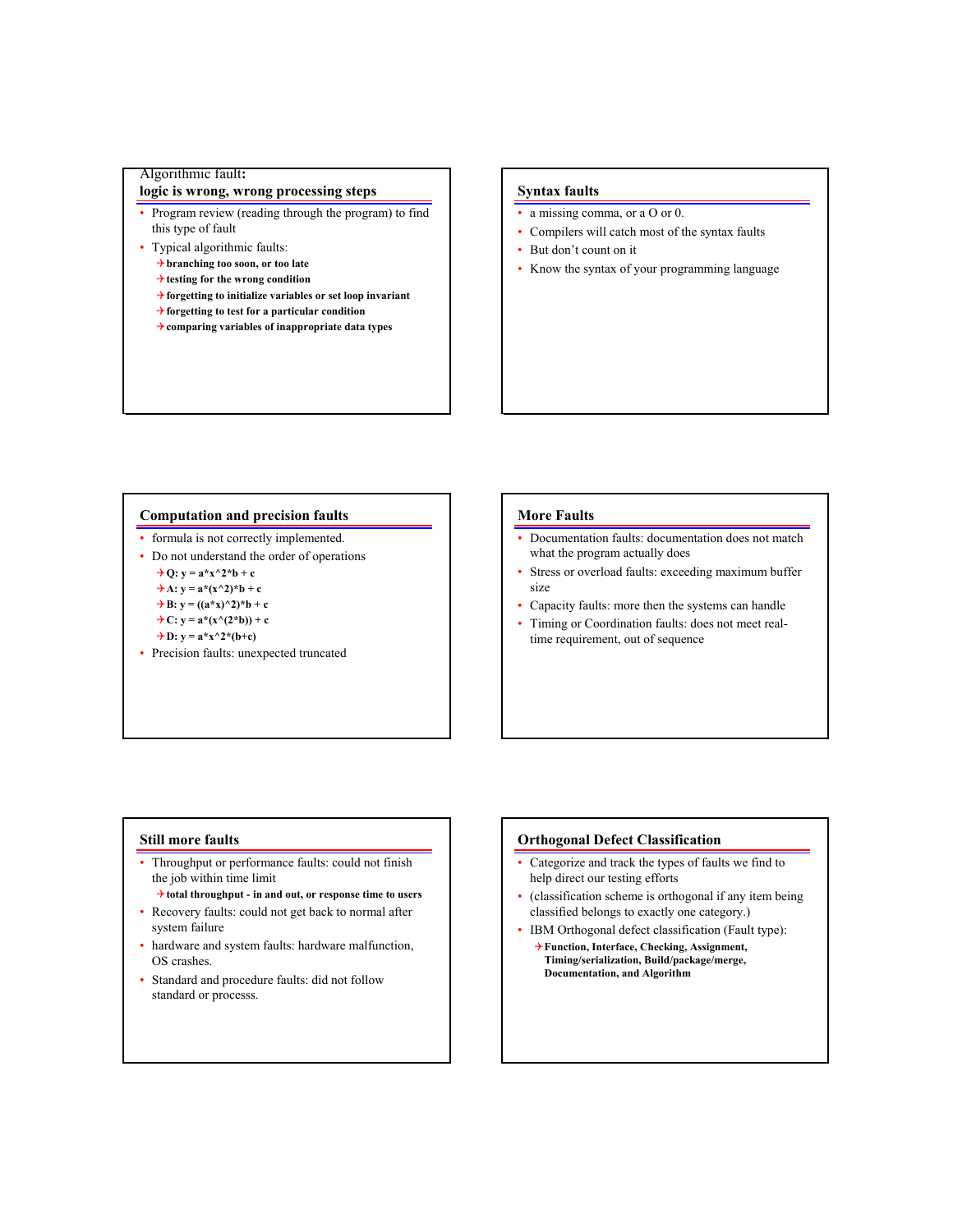



#### **Testing Issues**

- Test Organization
- Attitudes Toward Testing
- Who Performs the Test?
- Views of the Test Objects



#### **Tests**

- **Module, Component, or unit testing**: verifies functions of components, under controlled environment.
- **Integration test**: verifying components work together as an integrated system
- **Functional test**: determine if the integrated system perform the functions as stated in the requirements.

### **More tests**

- **Performance test**: determine if the integrated system running under customer's actual working environment meet the response time, throughput, and capacity requirements.
- **Acceptance test**: conduct at under customer's supervision, verify if the system meet the customer's requirements (or satisfactions).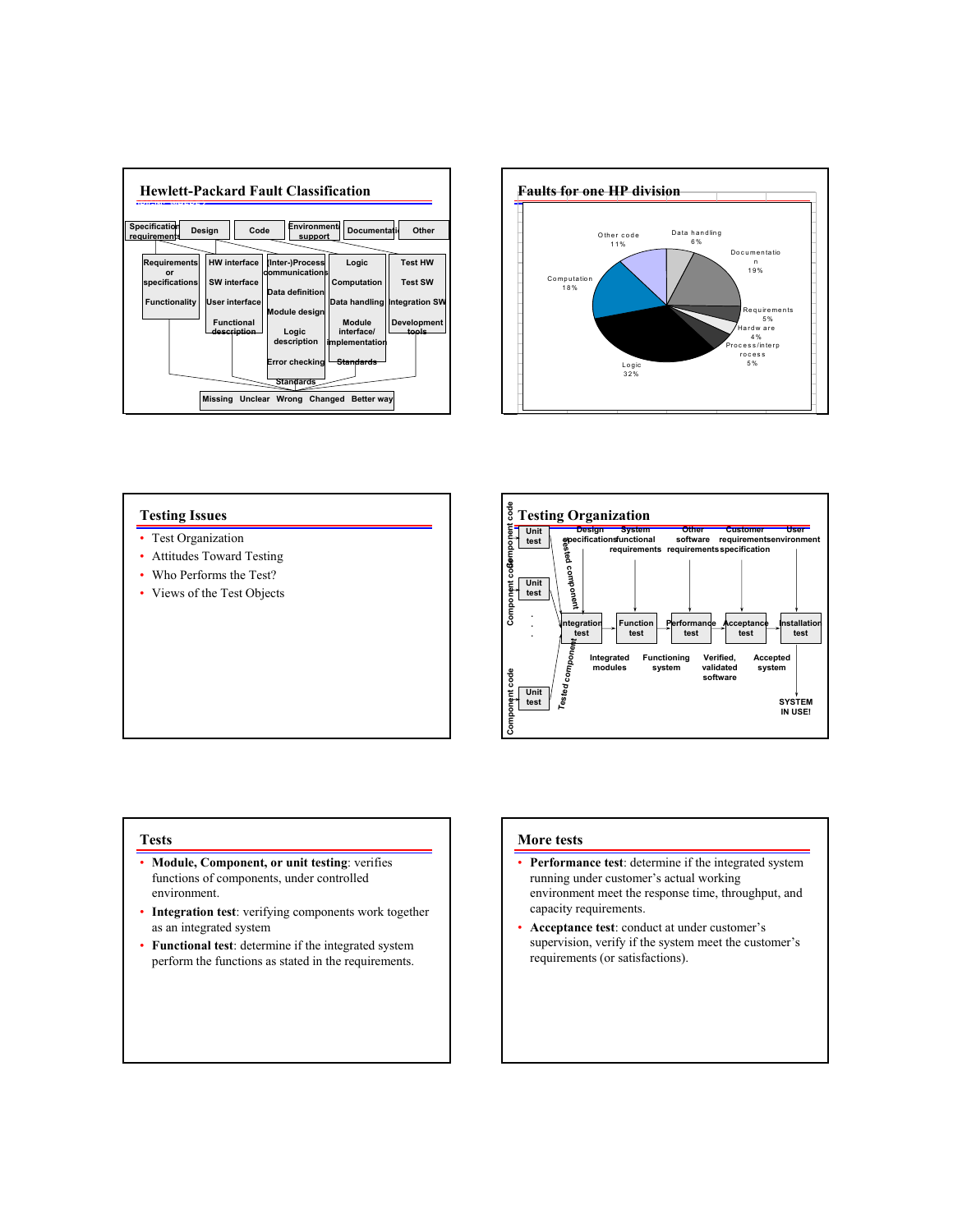### **Last test**

• **Installation test**: the system is installed in the customer's working environment, and test the installation is successful.

## **Attitudes Toward Testing**

- New programmers are not accustomed to viewing testing as a discovery process.
- We take pride on what we developed. We defend ourselves "it is not my fault!"
- Conflict between tester and developer.
- Testers try to find faults, developers try to take pride.
- "Hurt feelings and bruised egos have no place in the development process as faults are discovered."

#### **Who Performs the Test?**

- Unit testing and integration testing are usually done by development teams.
- The rest of the testings called "system testings" are usually done be test teams.

#### **Views of the Test Objects**

- **Closed box or black box** view: provide the input to a box whose contents are unknown, see what output is produced.
	- 4**Could not choose representative test cases because we do not know enough about the processing to choose wisely.**
- Open box: we know the processing of the inside the box, we can choose test cases to test all paths.
	- 4**Usually can not test all paths**

### **Unit Testing**

- Examining the Code
- Proving Code Correct
- Testing Program Components
- Comparing Techniques

#### **Examining the Code**

- **Code review**: Review both your code and its documentation for misunderstanding, inconsistencies, and other faults.
- Two types:
	- 4Code Walk-through
	- **→ Code Inspection**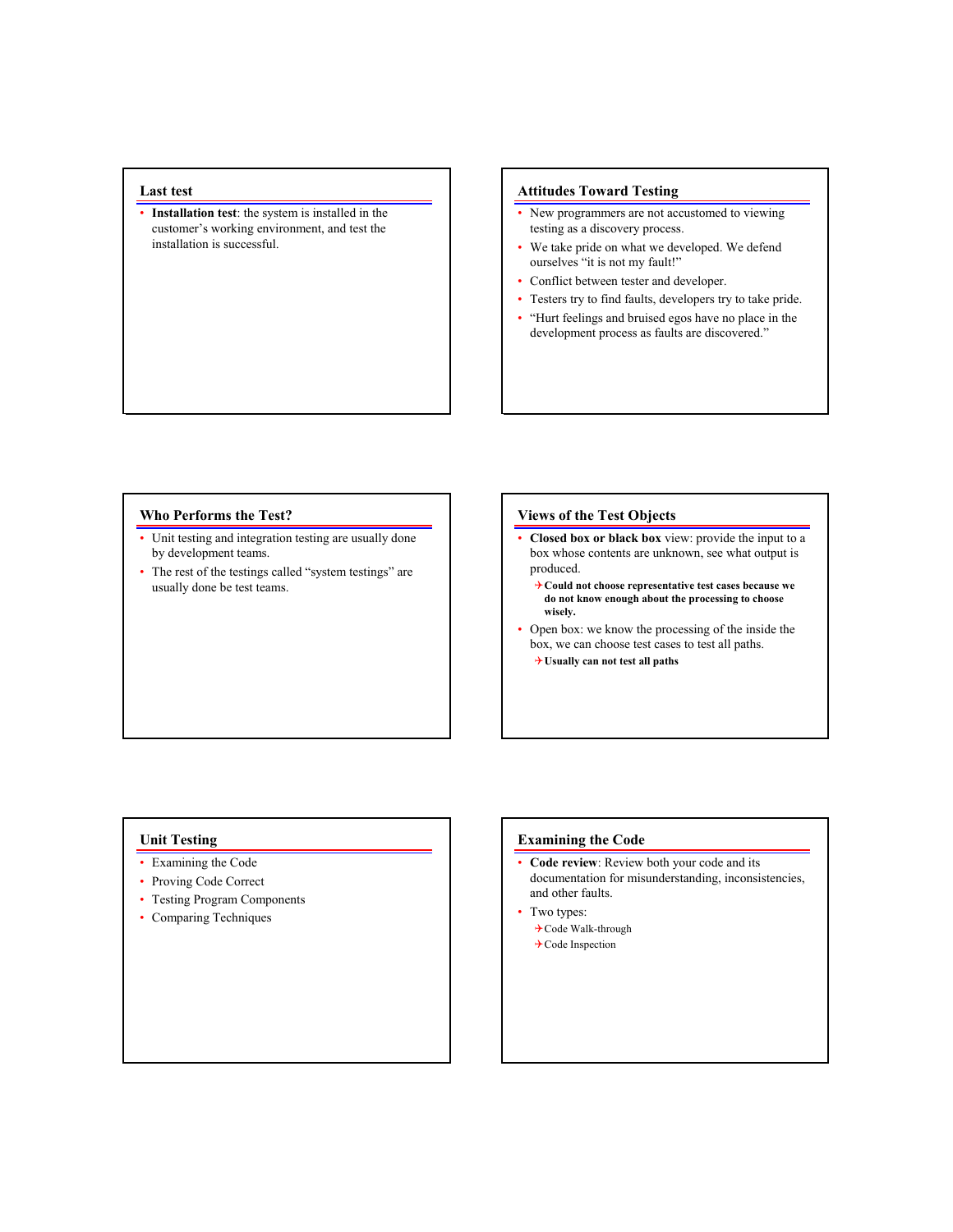## **Code review**

- **Code Walk-through**: you present your code and accompanying documentation to the review team, you lead the discussion, they comments on correctness of your code.
- **Code Inspection**: a review team checks the code and documentation against a prepared list of concerns.

### **Success of Code Reviews**

- You may feel uncomfortable with the idea of having a team examine your code.
- But, reviews have been shown to be extraordinarily successful at detecting faults.
- Code review becomes mandatory or best practices for most organization!

#### **Success stories about Code Reviews**

- One study by Fagan shows that 67% detected faults were found by code inspections.
- Code Inspection process produces 38% fewer failures (during the first 7 months of operation) than code walk-through process.

#### **More stories about Code reviews**

- Another study by Ackerman et. al. shows that 93% of all faults in a 6000-line business application were found by code inspections !
- Another study by Jones shows that code inspections removed as many as 85% of the total faults found.

### **Faults Found During Discovery Activities**

- Discovery activities (Faults founded per 1000 lines of code)
- Requirements review (2.5)
- Design review (5.0)
- Code inspection (10.0)
- Integration test (3.0)
- Acceptance test (2.0)

#### **Proving Code Correct**

- Correct: a program is correct if it implements the functions and data property as indicated in the design, and if it interfaces properly with other components.
- Prove: view program code as statements of logical flow:
	- 4**Formal Proof Techniques**
	- 4**Advantages and Disadvantages of Correctness Proofs**
	- 4**Other Proof Techniques**
	- 4**Automated Theorem Proving**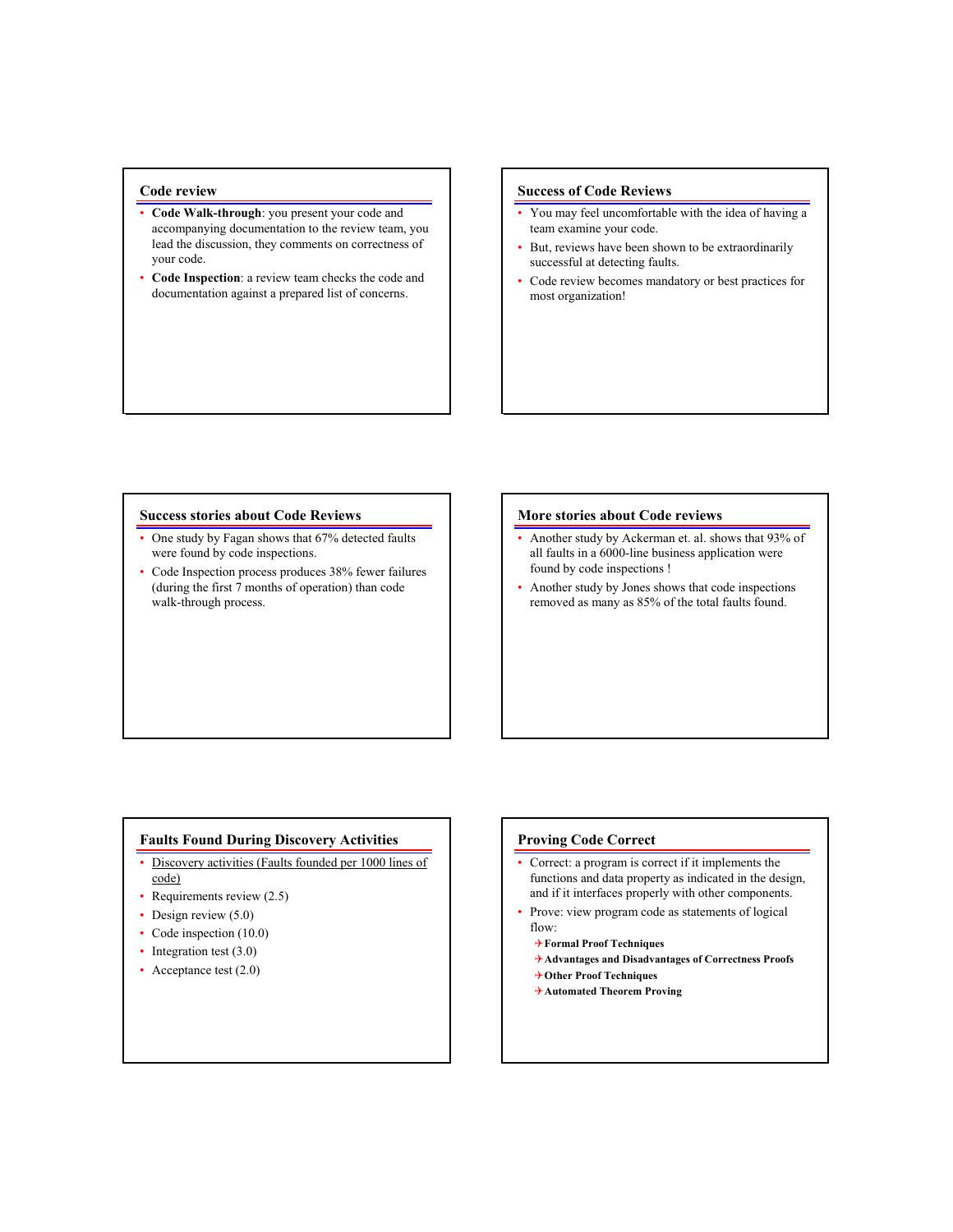## **Formal Proof Techniques**

- Prove if A1 than A2.
- Prove if A2 than A3, ...
- Prove All paths.
- Prove the program terminates!!!
- [Never ending proofs.]

## **Advantages and Disadvantages of Correctness Proofs**

- It takes a lot more time to prove the code correct than to write the code itself.
- The proof is more complex then the program itself.
- The proof may not be correct.

### **Other Proof Techniques: Symbolic Execution**

- Simulated execution of the code using symbols instead of data variables.
- The program execution is viewed as a series of state changes.
	- 4**input state (determined by input data and conditions)**
	- 4**next state (caused by line of coded is executed)**
	- 4**next state ...**
	- 4**output state. (correct result?)**

### **Symbolic Execution: paths**

- Each logical paths through the program corresponds to an ordered series of state changes. ((like an activity graph))
- Divide large sets of data into equivalence classes, work on the classes instead of the individual data: e.g.  $\rightarrow$  if (a > d)
	- 4 **doTaskx();**
	- 4**else**
	- 4 **doTasky();**

### **Automated Theorem Proving**

- Let the machine prove it.
- Develop tools to read as input
	- 4**input data and conditions**
	- 4**output data and conditions**
	- 4**lines of code for the component to be tested**
- Tells the user,
	- $\rightarrow$  (1) the component is correct, or
	- 4**(2) counterexample showing the input is not correctly transformed to output by the component.**

### **Computational Limitation on Theorem Proving**

- A theorem prover that read in any program and produce as its output either a statement confirming the code's correctness or the location of a fault, can never be built!!
- Limitation of computation. (Halting Problem)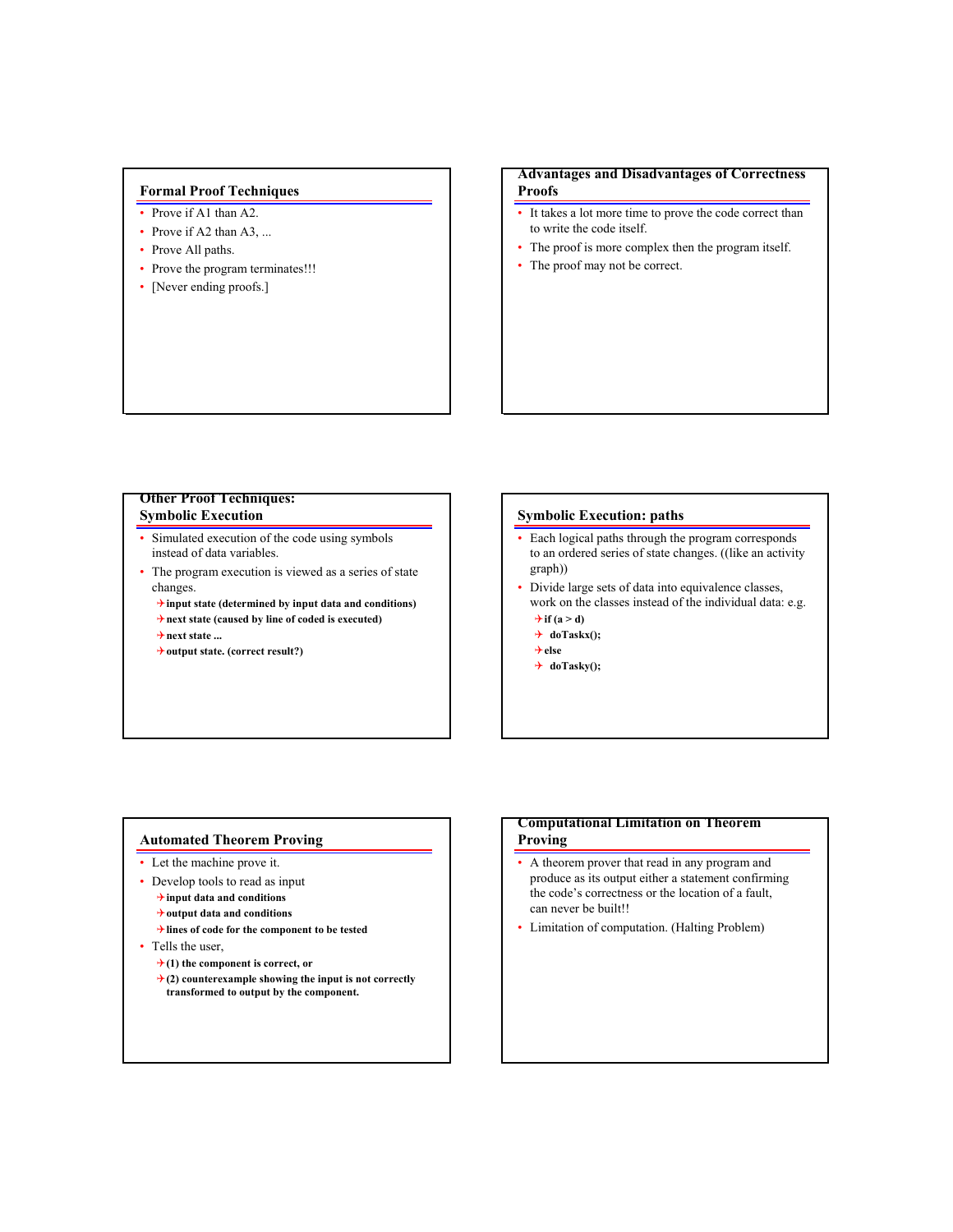## **Testing Program Components**

- Testing vs. Proving
- Choosing Test Cases
- Test Thoroughness

## **Testing vs. Proving**

- Testing is a series of experiments which gives us information about how program works in its actual operating environment.
- Proving tells us how a program will work in a hypothetical environment described by the design and requirements

#### **Choosing Test Cases**

- To test a component, we
- choose input data and conditions,
- allow the component to manipulate the data, and
- observe the output
- We select the input so that the output demonstrates something about the behavior of the code.

#### **How to choose test cases**

- select test cases and design a test to meet a specific objective:
	- 4**demonstrate all statements execute properly**
	- 4**every function performed correctly**
- Use closed-box or open-box view to help us choose test cases
	- 4**closed-box: supply all possible input and compare the output according to requirements**
	- 4**open-box: examine internal logic, and choose test to go through all paths.**

#### **Test Thoroughness**

- How to demonstrate in a convincing way that the test data exhibit all possible behaviors:
	- 4**Statement testing**
	- 4**Branch testing**
	- 4**Path testing**

### **Thoroughness based on data manipulated by the code**

- definition-use path testing: all definition and their used are tested
- All-uses testing
- All-predicate-uses/some-computational-uses testing
- All-computational-uses/some-predicate-uses testing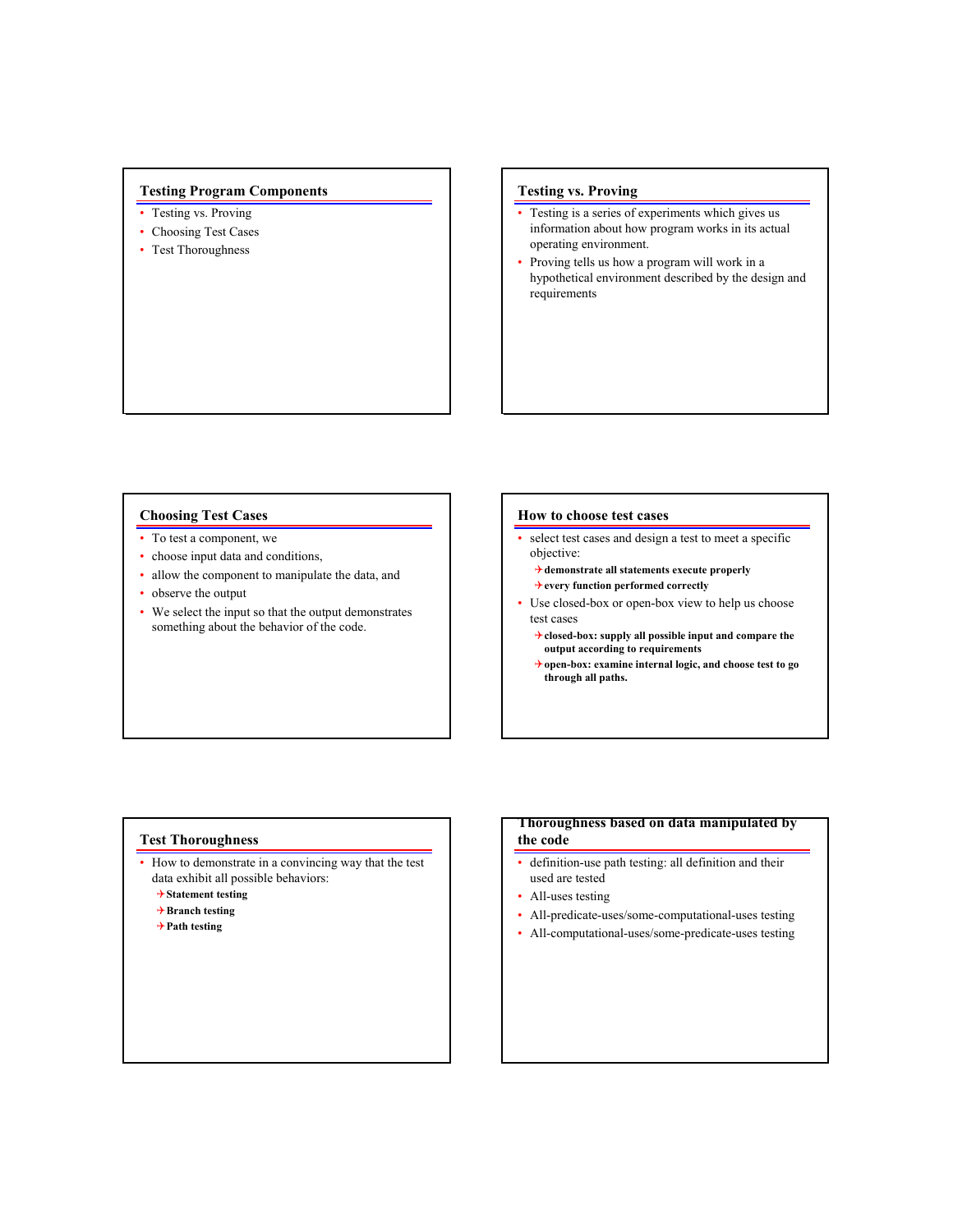







#### **Comparing Techniques**

- Fault discovery percentages by fault origin 4**discovery technique, requirement, design, coding, documentation**
- Prototyping, 40, 35, 35, 15
- Requirement review, 40, 15, 0, 5
- design review, 15, 55, 0, 15
- code inspection, 20, 40, 65, 25
- unit testing, 1, 5, 20, 0

#### **Integration Testing //**

- Combine individual components into a working system:
- Bottom-up Integration
- Top-down Integration
- Big-bang Integration
- Sandwich Integration
- Comparison of Integration Strategies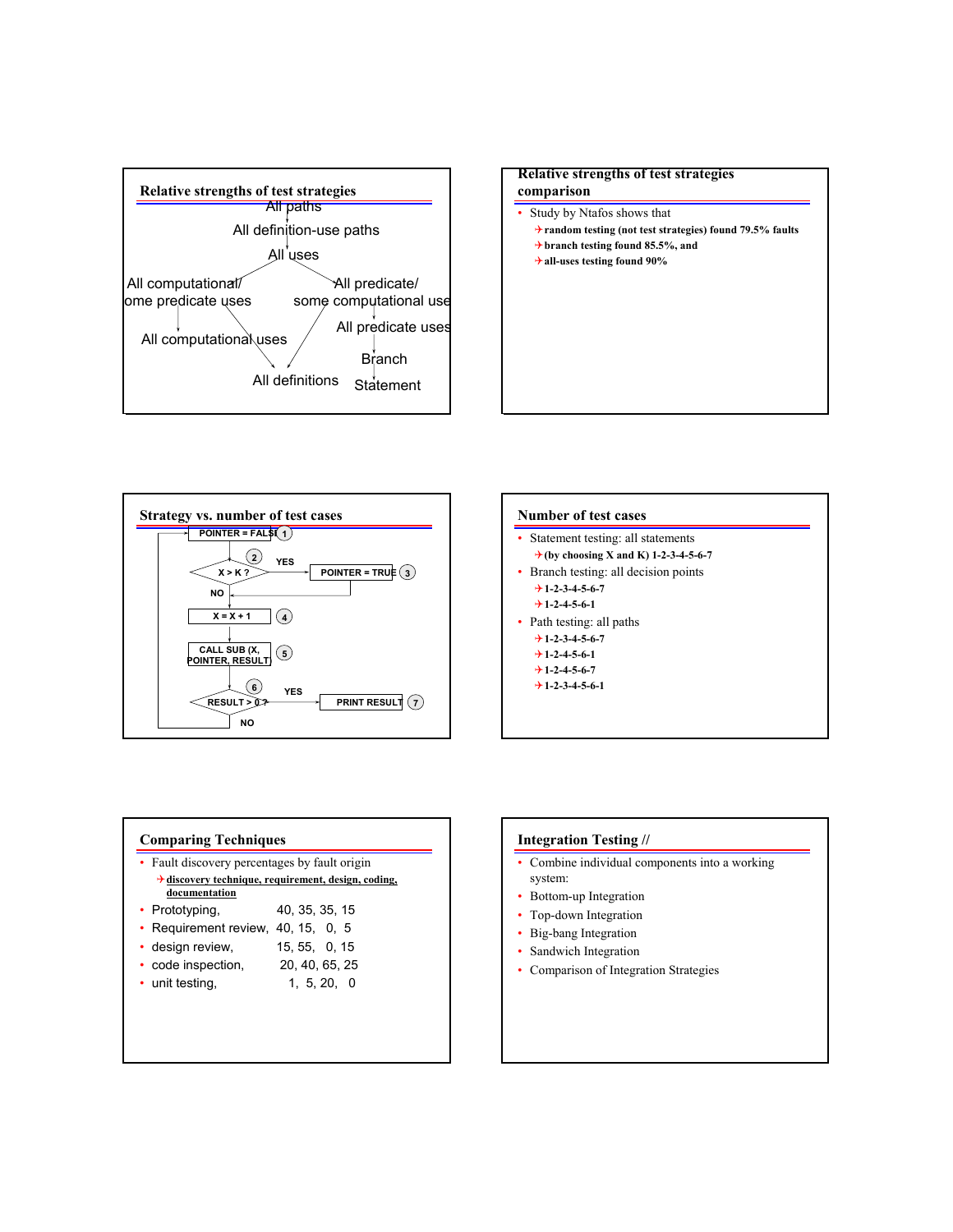### **Bottom-up Integration**

- Each component at the lowest level of the system hierarchy is tested individually first, then next components to be tested.
- Suitable for:
	- 4**object-oriented design**
	- 4**low-level components are general-purpose utility routines**





#### **Component Driver**

- a special code to aid the integration.
- a routine that calls a particular component and passes a test case to it.
- take care of driver's interface with the test component

#### **Bottom-up Integration pros and cons**

- - top-level components are usually the most important but the last to be tested.
- + most sensible for object-oriented programs:
- 4**Objects are combined one at a time with collections of objects that have been tested previously.**

### **Top-down Integration**

- The top level, usually one controlling component, is tested by itself.
- Then, all components called by the tested component(s) are combined and tested as a larger unit.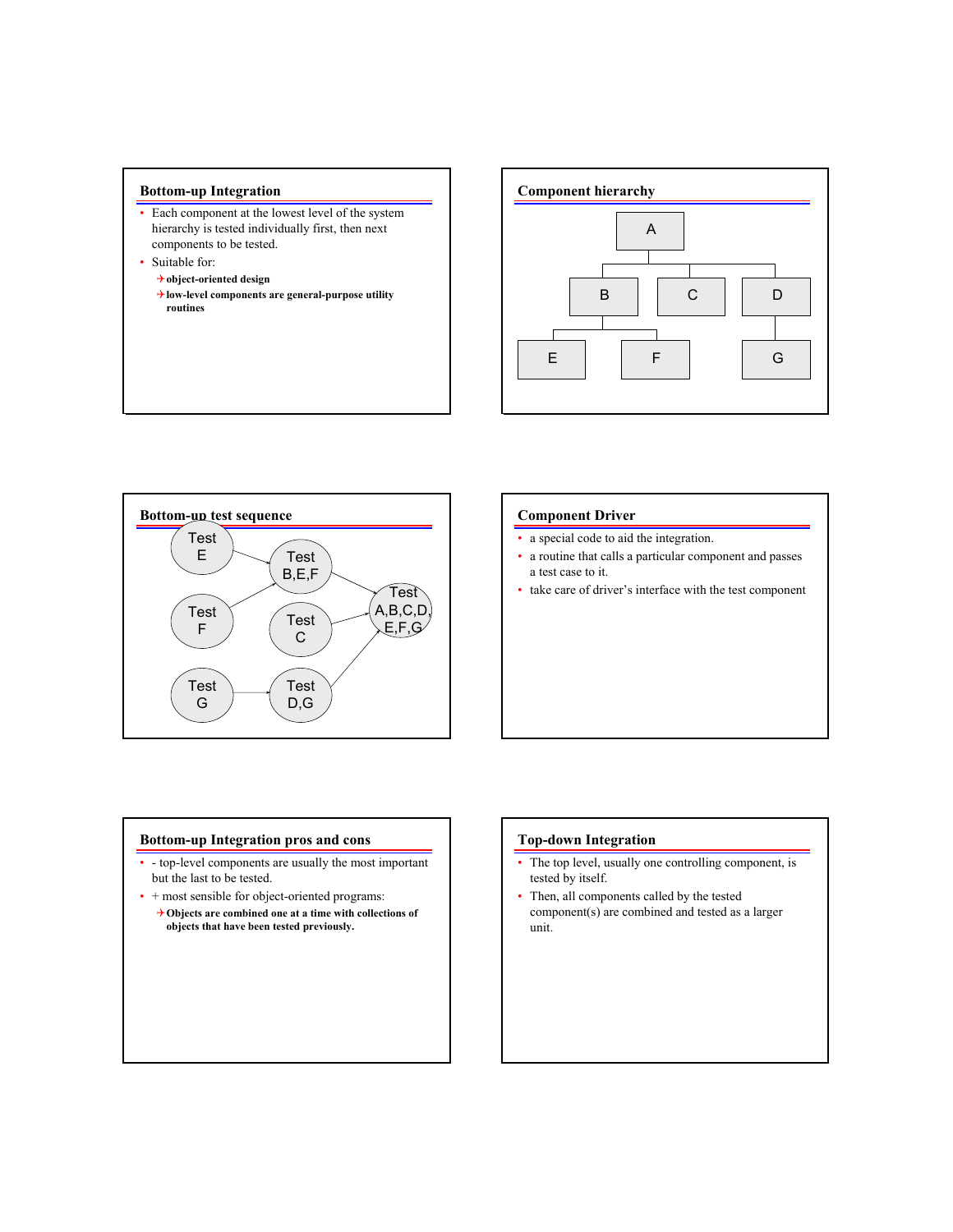

## **Stub**

- Problem: A component being tested may call another that is not yet tested!
- Solution: Write a special-purpose program to simulate the activity of the missing component.
- The special-purpose program is called a stub. 4**-If the lowest level of components performs the input and output operations, stubs for them may be almost identical to the actual components they replace.**

#### **Top-down testing pros and cons**

- + Any design faults or major questions about functional feasibility can be addressed at the beginning of testing instead of the end.
- - Writing stubs can be difficult, because they must allow all possible conditions to be tested.
- - Stub may itself needed to be tested to insure it is correct
- - Very large number of stubs may be required.



### **Modified top-down (difficulty)**

- Both stubs and drivers are needed for each component
- Much more coding and many potential problems.

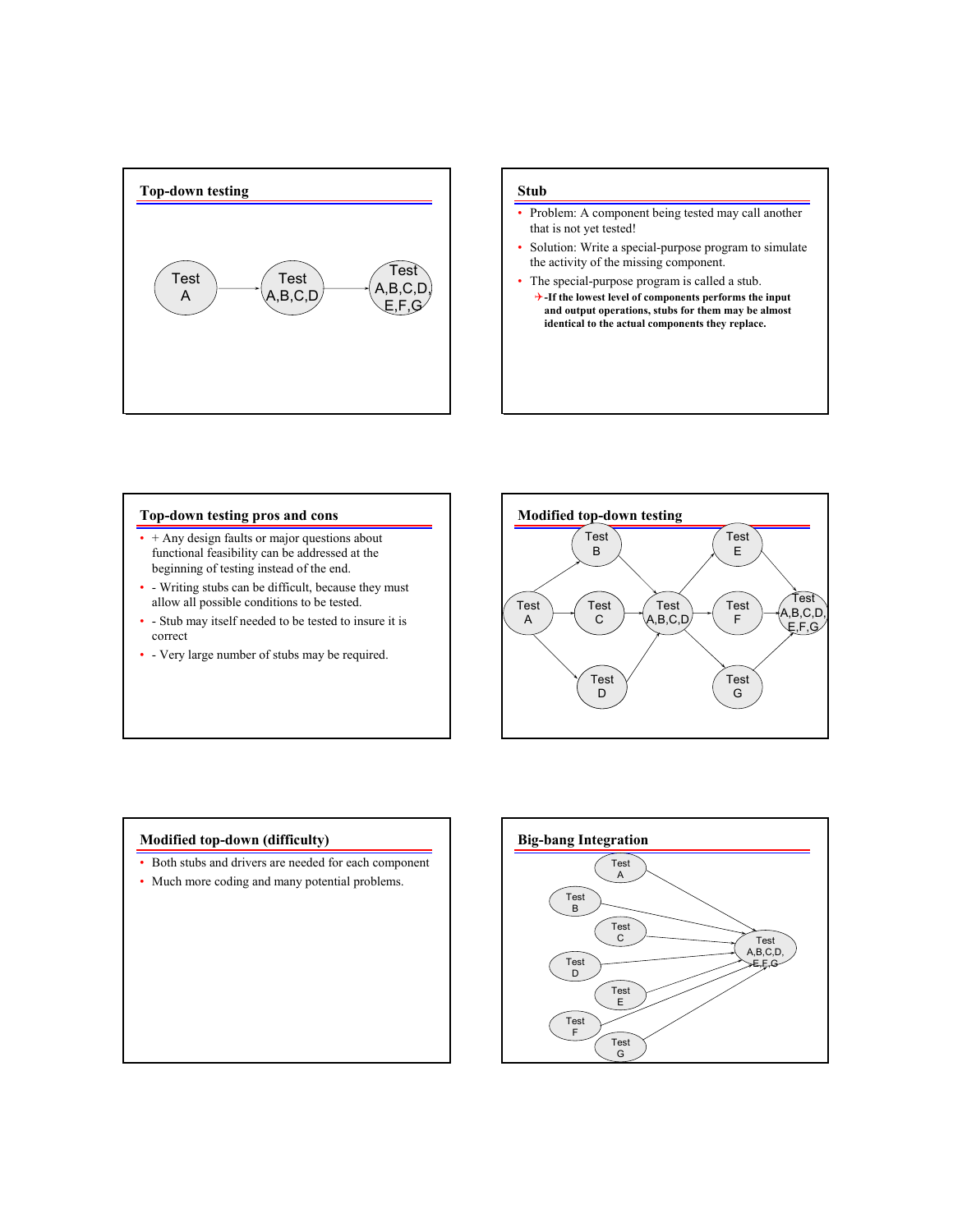## **Big-bang Integration (Not)**

- Not recommended:
- - requires both stubs and drivers to test independent components
- - difficult to trace the cause of any failure since all components are merged all at once.
- interface faults cannot be distinguished easily from other types of faults.



## **Sandwich Up and Down**

- combine both top-down and bottom-up
- three layers:
	- 4**bottom-up for the lower layer**
	- 4**top-down for the top layer**
	- 4**then, "big-bang" for mid layer**
- + combines advantages of top-down with bottom-up
- - individual components are not thoroughly tested before integration



|                                         | Botton-<br>up | Top-<br>down | Mod.<br>Top-d | Big-<br>bang | Sand-<br>wich | Mod.<br>Sand |
|-----------------------------------------|---------------|--------------|---------------|--------------|---------------|--------------|
| <b>Integrtion</b>                       | Early         | Early        | Early         | Late         | Early         | Early        |
| Time to basic working<br>program        | Late          | Early        | Early         | Late         | Early         | Early        |
| <b>Component Drivers</b><br>needed      | Yes           | No           | Yes           | Yes          | Yes           | Yes          |
| <b>Stubs needed</b>                     | No            | Yes          | Yes           | Yes          | Yes           | Yes          |
| Work parallelism at<br>beainnina        | Medium        | Low          | Medium        | High         | Medium        | Hiah         |
| Ability to test<br>particular paths     | Easy          | Hard         | Easy          | Easy         | Medium        | Easy         |
| Ability to plan and<br>control sequence | Easy          | Hard         | Hard          | Easv         | Hard          | Hard         |

## **Builds At Microsoft**

- iterates: designing, building, testing -- involving customers in the testing process
- teams size: three to eight developers
- different teams are responsible for different features
- allows team to change the specification of features
- partitioning of features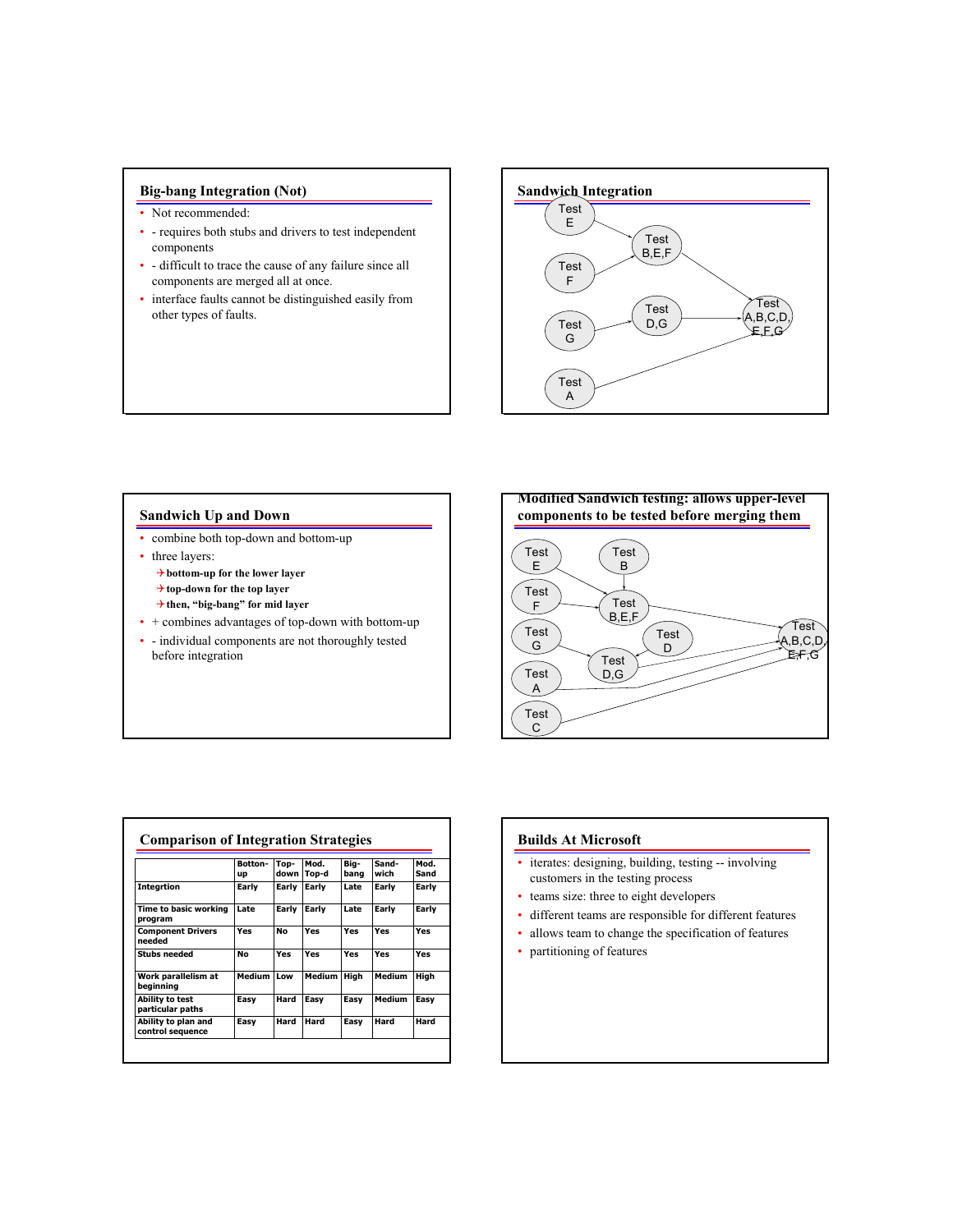



### **Testing the code**

- you need more class definitions (missing class) if 4**one class is playing two or more roles** 4**an operation has no good target class**
- you have too many class definitions (unnecessary class) if
	- 4**a class has not attributes, operations, or associations.**
- Develop tests to track an object's state and changes to that state.

## **Differences between object-oriented and traditional testing**

- Object-oriented does not always minimize testing
- adding or changing subclass requires re-testing of the methods inherited from each of its ancestor superclasses.
- need to develop new test case to test a method that is locally overrided by a subclass.
- >Use top-down testing: test base classes having no parents then next level ...

## **Object-oriented aspects make testing easier or harder**

- objects tend to be small -- easier
- interface (inheritance) more complex -- harder
- $\bullet$  = unit testing is less difficult
- $\bullet$  = integration testing is more difficult
- $\bullet$  = more source code analysis
- = more coverage analysis
- $\bullet$  = more test case generation

### **Testing Planning**

- Each step of the testing process must be planned:
	- 4**1. establishing test objectives**
	- 4**2. designing test cases**
	- 4**3. writing test cases**
	- 4**4. testing test cases**
	- 4**5. executing tests**
	- 4**6. evaluating test results**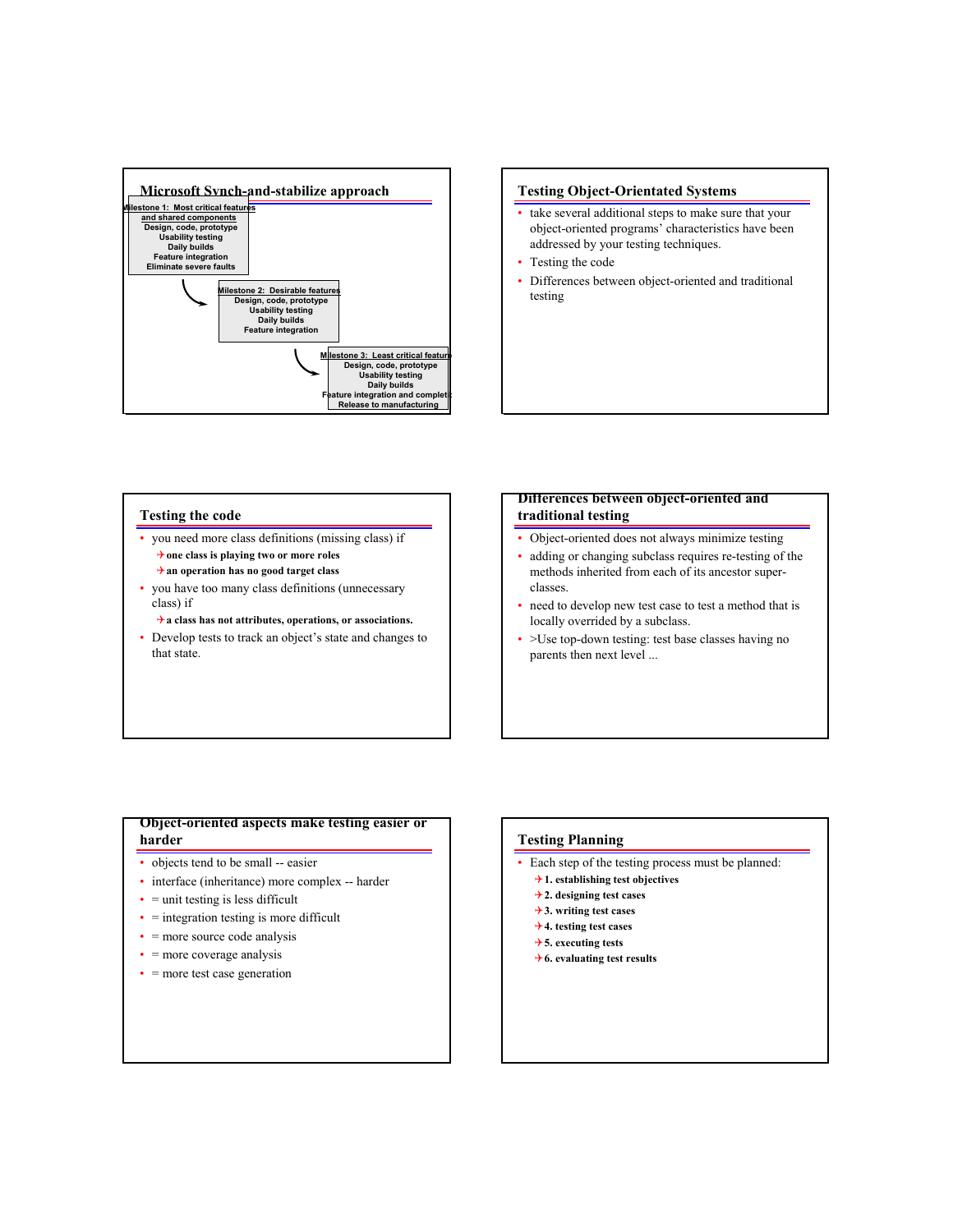### **Test Cases**

- If test cases are not representative and do not thoroughly
- exercise the functions that demonstrate the correctness and validity of the system,
- then the remainder of the testing process is useless. 4**"Testing" test case: to verify that they are correct, feasible, provide the desired degree of coverage, and demonstrate the desired functionality.**

## **Test Plan**

- describes the way in which we will show our customers that the software works correctly
- addresses unit testing, integration testing, and system testing.
- explains **who** does the testing, **why** the tests are performed, **how** the tests are conducted, and **when** the tests are scheduled.

## **Contents of Test Plan**

- test objectives,
- addressing each type of tests: unit --- to functional --installation testing
- how test will be run
- what criteria will be used to determine when the testing is complete.
- testing tools needed.
- testing environment needed.





### **Test specification and evaluation, test description**

- Test specification and evaluation: details each test and defines the criteria for evaluating each feature addressed by the test.
- Test description: presents the test data and procedures for individual tests.
- > Use naming or numbering scheme that ties together all documents.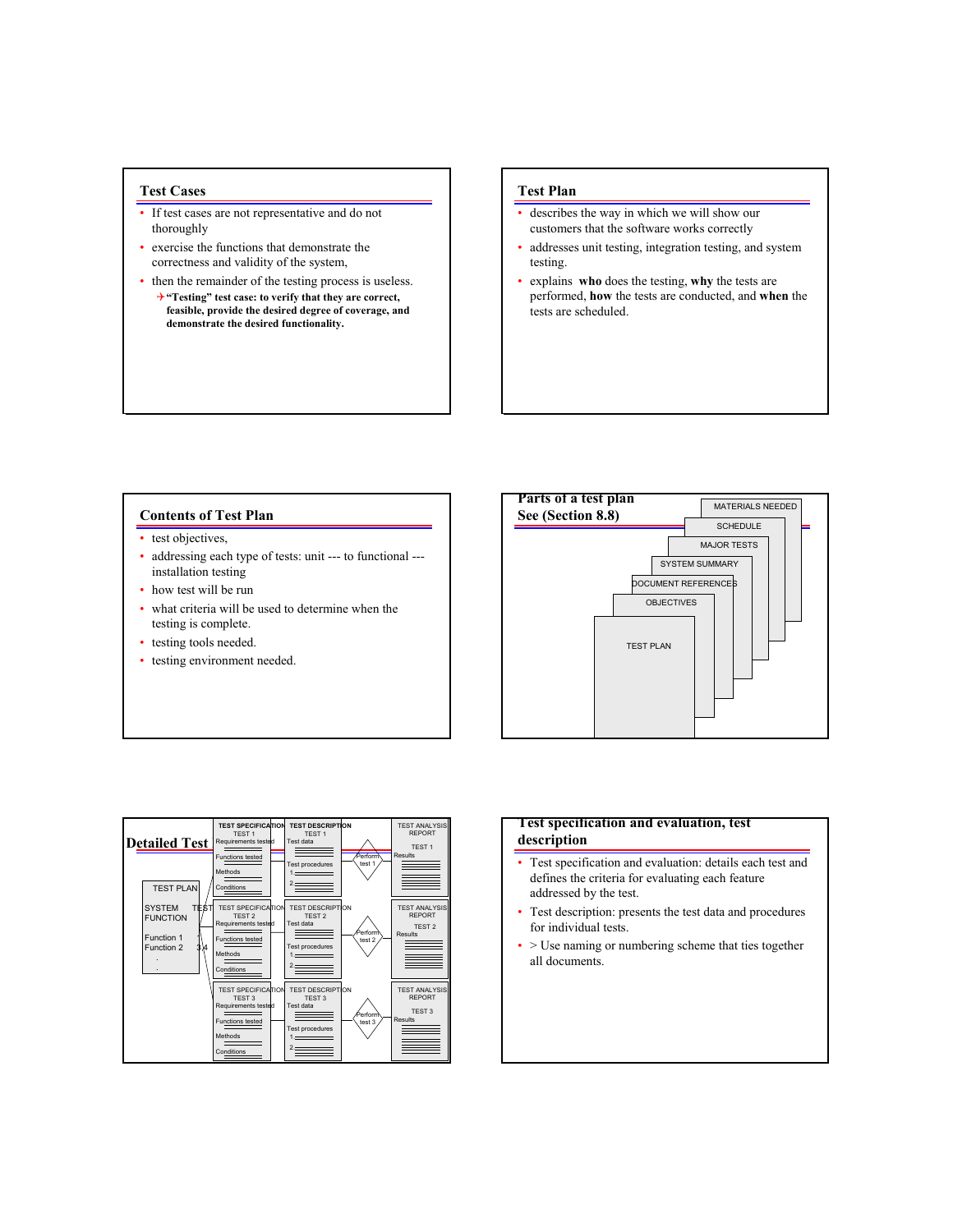### **Test schedule includes**

- 1. the overall testing period
- 2. the major subdivisions of testing, and their start and stop times
- 3. any pretest requirements (generation of test data, setting up test environments) and the time necessary for each
- 4. the time necessary for preparing and reviewing the test report

### **More on Test Specification and Evaluation**

- (Test plan describes an overall breakdown of testing into individual tests)
- for each individual tests, we write a test specification and evaluation
- (keep track on the correspondence between requirements and tests)

#### **Specification states test conditions**

- Is the testing using actual input from user or devices, or are special cases generate by a program or surrogate device?
- What are the test coverage criteria?
- How will data be recorded?
- Are there timing, interface, equipment, personal, database, or other limitations on testing?
- What order are the test to be performed?

#### **More on Test Description**

- A test description is written for every test defined in the test specification.
- We use the test description as a guide in performing the test.
- It states clearly:
	- 4**the means of control**
	- 4**the data**
	- 4**the procedures**
- It provides procedure "test script" to guide us through the test.

#### **Test Script**

- gives a step-by-step description of how to perform the test
- provides rigidly defined set of steps to give us control over the test:

4**allows us to duplicate conditions and recreate the failure if necessary.**

• steps are numbered and data associated with each step are referenced.

#### **Automated Testing Tools**

- testing tools are useful and often necessary
- Tools for:
	- 4**Code Analysis**
	- 4**Test Execution**
	- 4**Test Case Generation**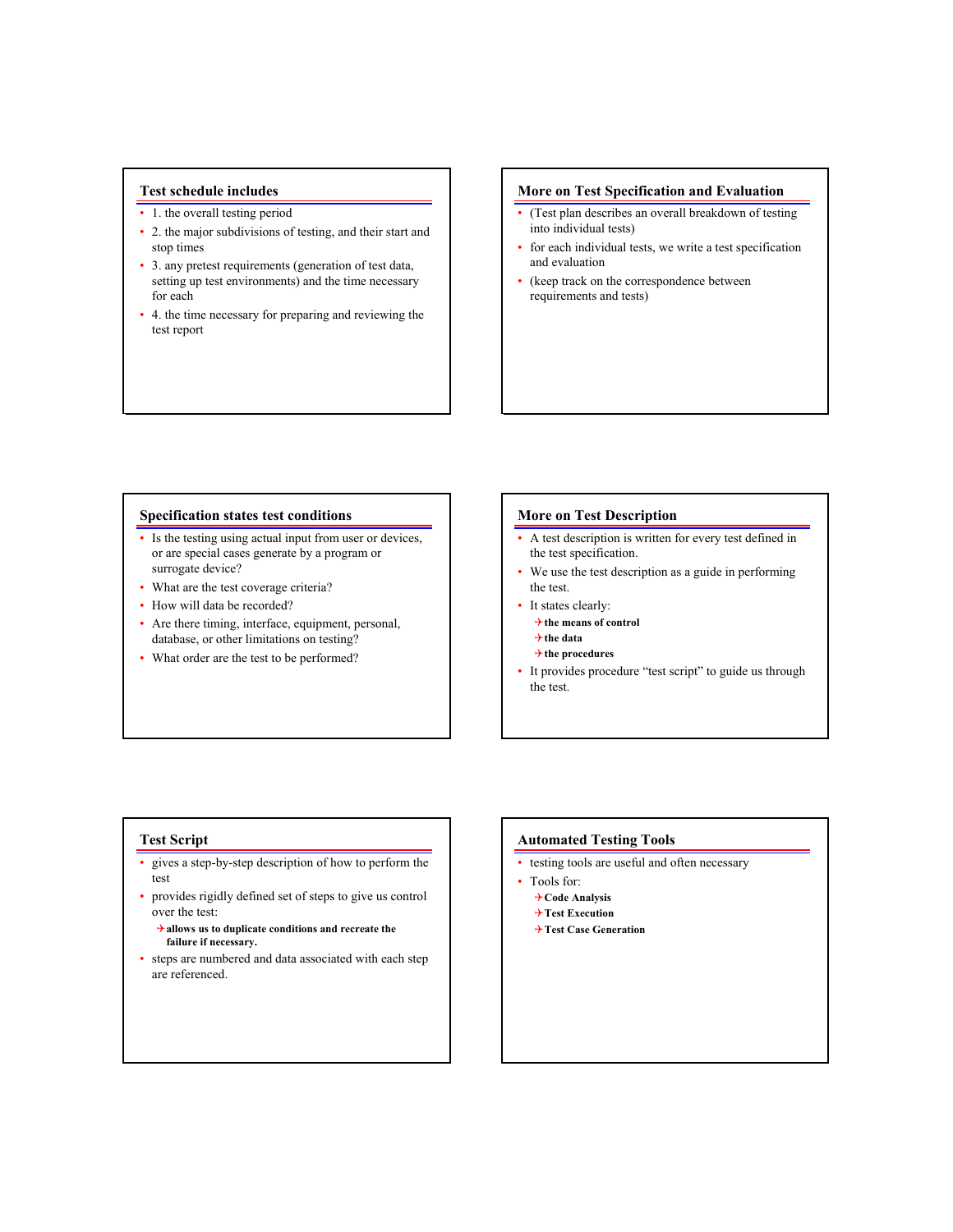## **Code Analysis tools**

- Static Analysis: is performed when the program is not actually executing
- Dynamic analysis: is done when the program is running.

### **Static Analysis**

- Code analyzer: check proper syntax
- Structure checker: generates a graph from codes to depict the logic flow, also check structural flaws.
- Data analyzer: review the data structures and data declarations, check conflicting data definitions and illegal data usage.
- Sequence Checker: check sequences of events

| <b>Inline faults</b>         |     |         |      |
|------------------------------|-----|---------|------|
| Interface faults             |     |         |      |
| <b>Nesting</b>               |     |         |      |
| <b>Decisions</b>             |     |         |      |
| Paths                        |     |         |      |
| <b>Uninitiated variables</b> |     |         |      |
| <b>External coupling</b>     |     |         |      |
|                              | Bad | Average | Good |

#### **Dynamic analysis**

- also called program monitors or debugger: they watch and report the program's behavior
- tracing the running of program
- Set break points to stop running, allow us to see a "snapshot" of program status
- examine the contents of memory or values of specific data items.

### **Test Execution tools**

- tools for automating the test planing and even running the tests themselves
- Capture and Replay: record key-strokes, mouse movement, mouse clicks, and
	- 4**responses to whose inputs**
	- 4**while a test case is being execute by a human tester.**
- Playback or replay the recorded test cases.

### **Stubs and Drivers Tools**

• Commercial tools are available to assist you in generating stubs and drivers automatically!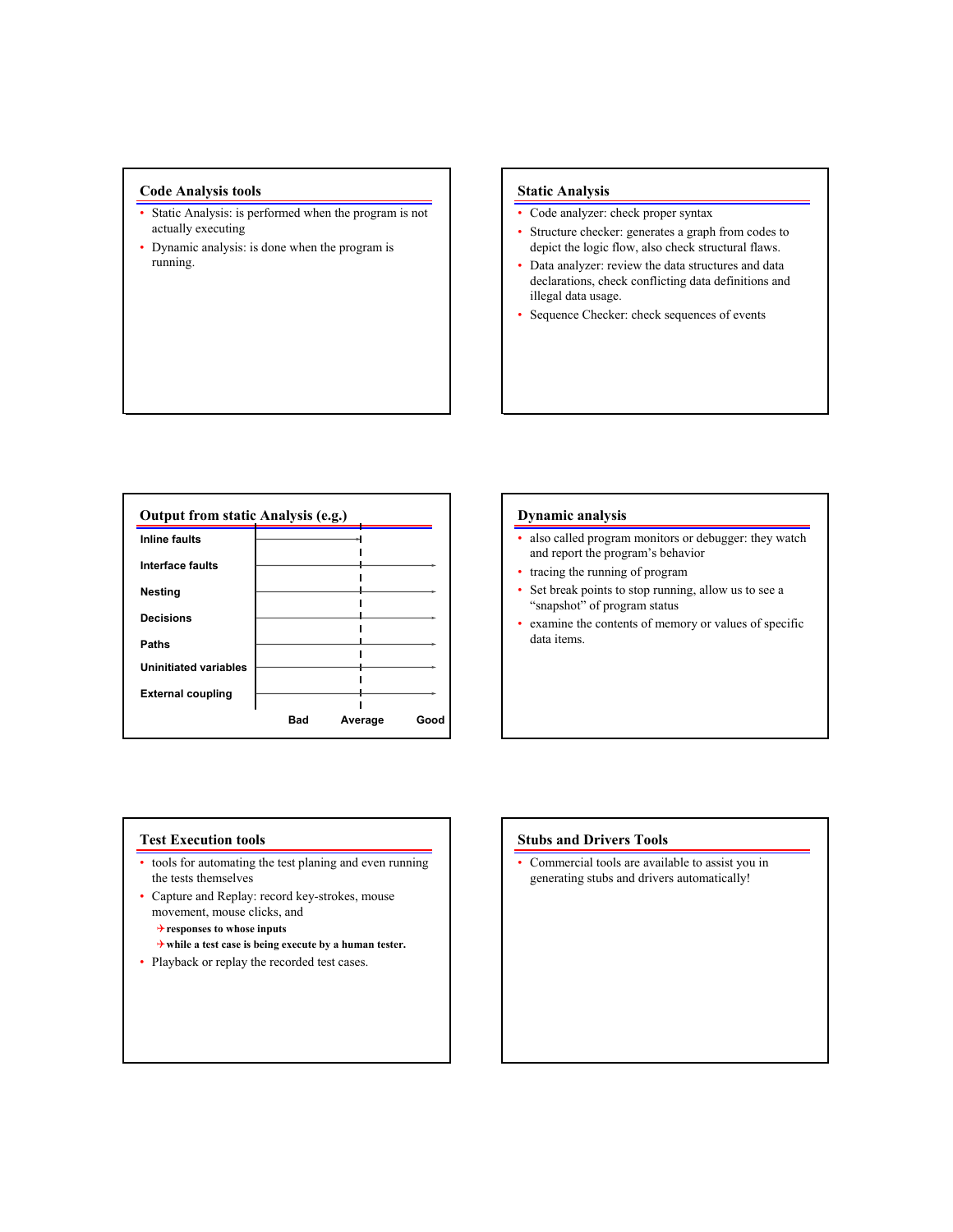## **Test Case Generators**

- Structural test case generators: base their test cases on the structure of the source code.
- Formal specifications of programs: using extend finite state machine, (like UML), can generate all possible paths
- user can choose coverage criteria

## **Automated Testing Environments**

- Test planning,
- Test case Generations
- Test execution,
- Test result reporting,
- Re-test
- Testing result analysis
- $\cdot$  (SSS)

#### **When to Stop Testing**

- NOW? or Never ending.... 4**large number of faults find -> more faults to be find**
- Faults Seeding
- Confidence in the software
- Other Stopping Criteria
- Identifying Fault-prone Code



### **Faults Seeding**

- intentionally inserts (or "seeds") a know number of faults in a program.
- (detected seeded faults)/(total seeded faults) = (detected nonseeded faults)/(total nonseeded faults)
- Pro and cons
	- 4**+ simple and useful**
	- 4 **assumes that seeded faults are of the same kind and complexity as the actual faults, but we don't know what kind of faults are where.**

## **Two groups testing the same program**

- group A found 25 faults (A)
- group B found 30 faults (B)
- both groups found the Same 15 faults (S)
- Total number of faults in the program??? (**T**)
- In general:  $S \leq A$  and  $S \leq B$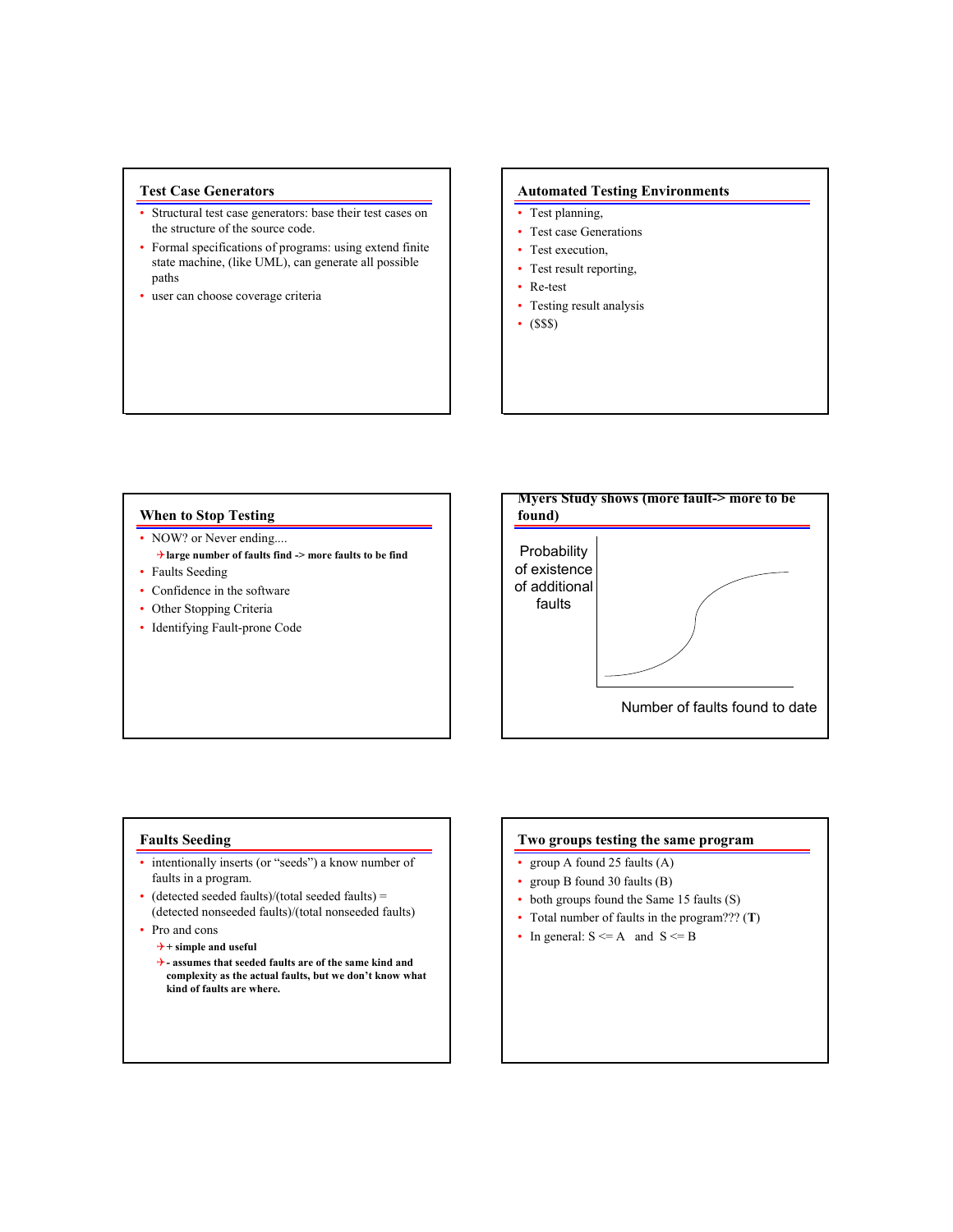### **How many faults are where in the program?**

- (Effectiveness of group  $A$ ) =  $A/T$ 
	- 4**Assume group A is just as effective at finding faults in any part of the program as in any other part. Thus that,**
- (Effectiveness of group  $A$ ) =  $S/B$
- (Effectiveness of group  $A$ ) =  $A/T = S/B$
- $T = A*B/S$
- $T = 25*30/15 = 50$  (faults in the program)

### **Confidence in the software**

- Confidence, usually expressed as a percentage, tells us the liklihood that the software is faults-free.
- If we say a program is fault-free with a 95% level of confidence,
- then we mean that the probability that the program has no faults is 0.95

#### **Confidence calculation using "Fault Seeding" method**

- seeded a program with 10 faults (S)
- we claim a fault-free program there is 0 faults (N)
- We find all 10 seeded faults but not others faults (n)
- Confidence level =  $S/(S N + 1)$  if  $n \le N$
- Confidence level =  $10/(10 0 + 1) = 10/11 = 91\%$

### **Higher Confidence more tests**

- Contract or requirements mandate a confidence level of 98% that the program is fault-free
- That is:  $S/(S 0 + 1) = 98/100$
- Solve for S:

**S/(S + 1) = 0.98 S = 0.98\*S + 0.98 S = 0.98/(1-0.98) = 49**

#### **Better calculation Confidence**

- 4**So far, can not predict confidence until all seeded faults are founded.**
- seeded a program with 10 faults (S)
- we claim a fault-free program there is 0 faults (T)
- We find only 8 seeded faults but not others faults (f)
- $(Richards)$  Confidence =  $(S!*(f+T)!)/( (f-1)!*(S+T+1)!)$

•**=73%**

#### **Other Stopping Criteria**

- determine our test progress in terms of the number of statements, paths, or branches left to test
- Use automated tool to calculate coverage values for us.